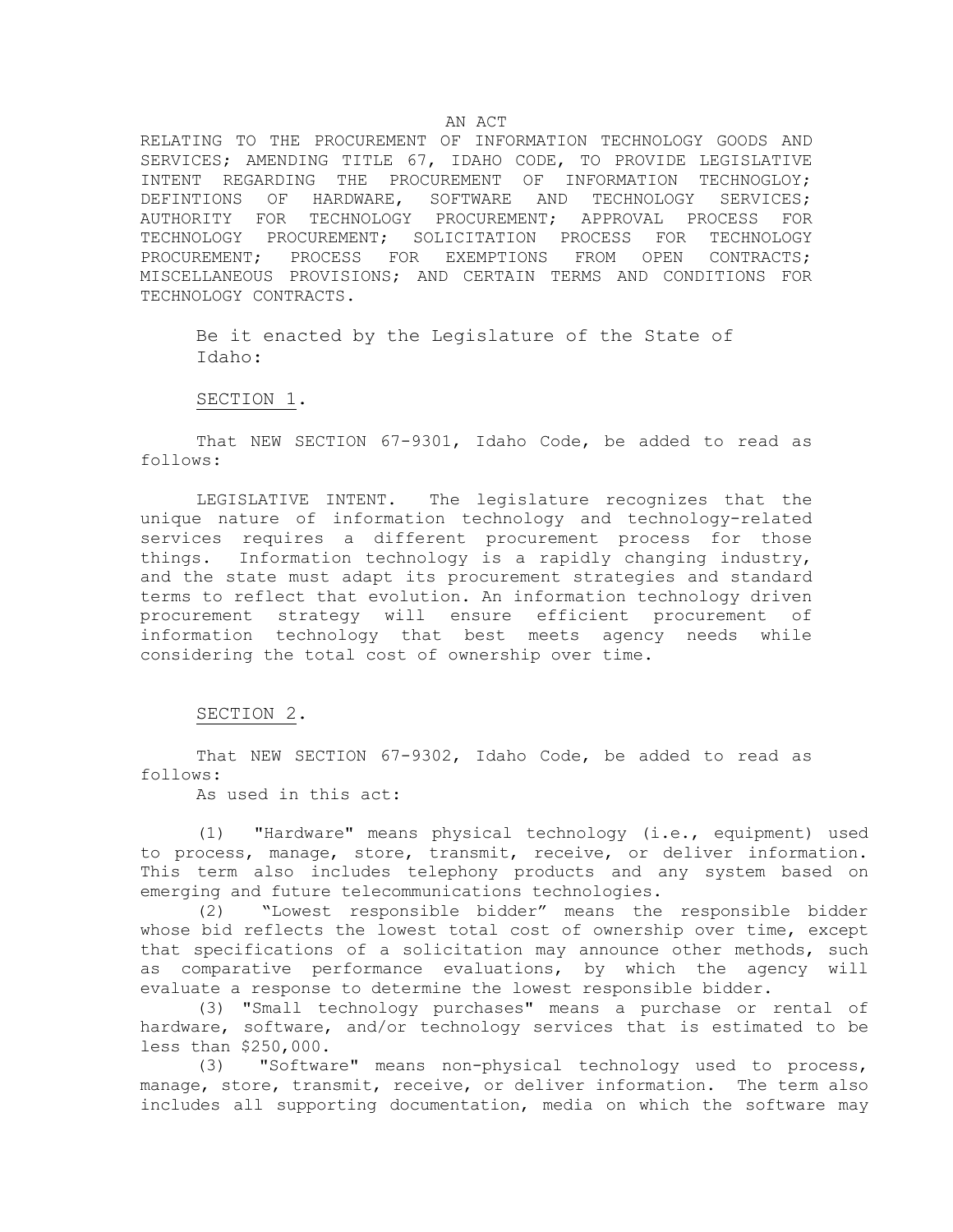be contained or stored, related materials, modifications, versions, upgrades, enhancements, updates, or replacements.

(4) "Technology services" means all the services, functions, and activities that facilitate the design, implementation, creation, or use of software, hardware, or telephony products. The term includes data acquisition, seat management, staffing augmentation, and maintenance. The term also encompasses subscription services, including emerging and future technologies such as cloud based computing.

SECTION 3.

That NEW SECTION 67-9303, Idaho Code, be added to read as follows:

(1) AUTHORITY GRANTED. Notwithstanding any provision of this act to the contrary, acquisitions shall comply with Title 67, Chapter 92, Idaho Code. Agencies shall have authority to procure hardware, software and technology services as defined in this act. Authority to procure under this section is independent of an agency's delegated authority granted under 67-9206, Idaho Code. The Idaho Technology Authority (ITA), pursuant to 67-5745, Idaho Code, shall exercise general supervision over the procurement of all hardware, software, and technology services. Any officer, institution or entity that is excluded from the definition of "agency" under section [67-9203,](https://legislature.idaho.gov/idstat/Title67/T67CH92SECT67-9203.htm) Idaho Code may procure hardware, software and technology services under the processes and terms governed by this act.

(2) APPROVAL OF ACQUISITION. The ITA shall approve all acquisitions of hardware, software and technology services that exceed the value of a small technology purchase. An agency must receive approval prior to issuing a solicitation.

(a) When submitting an acquisition for approval, an agency shall: (i) certify that there are sufficient funds or balance in appropriations out of which the amount of the requisition may be lawfully paid, except as provided in section [67-](https://legislature.idaho.gov/idstat/Title67/T67CH92SECT67-9221.htm) [9221\(](https://legislature.idaho.gov/idstat/Title67/T67CH92SECT67-9221.htm)3), Idaho Code; (ii) conduct an analysis of the need and the ability of the proposed equipment and/or services to meet those needs; (iii) certify that the analysis is complete and, based on

that analysis, the proposed acquisition maximizes value to the state considering the total cost of ownership over time;

(iv) submit a business case for the acquisition; (v) submit proposed solicitation specifications.

(b) When approving an acquisition, the ITA shall ensure compliance with:

(i) the agency's budget to confirm that sufficient funds exist to lawfully pay for the acquisition;

(ii) the agency's and user's business and service needs;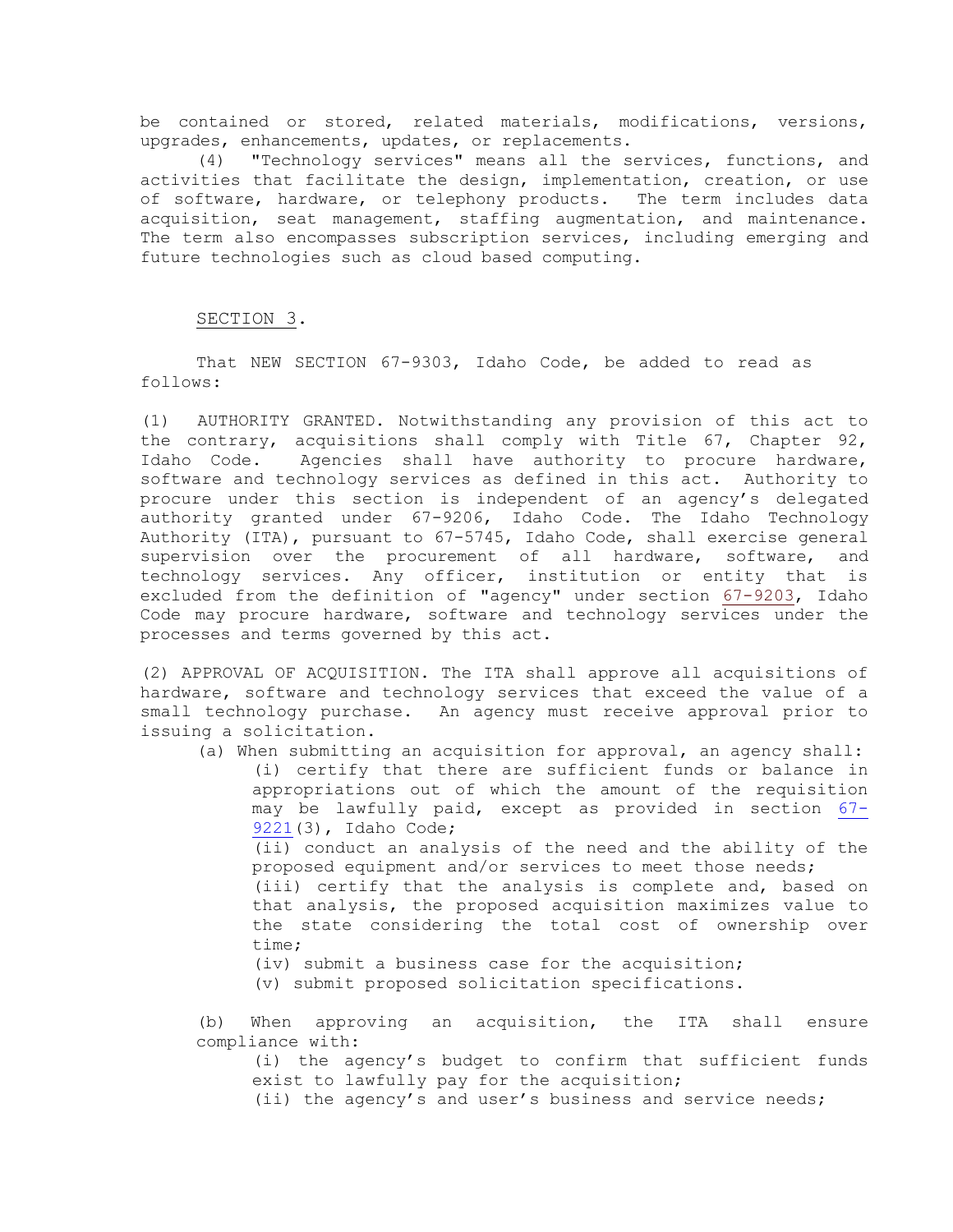(iii) the agency's information technology plan; (iv) the project management requirement, if applicable; (v) applicable cyber security standards; and (vi) other standards as established in rule in accordance with the act.

(3) NOTIFICATION OF ACQUISITION. Agencies must notify the ITA of all small technology purchases. The ITA may not require a business case for small technology purchases.

(4) ARTIFICIAL DIVISION. Purchase requirements for hardware, software, and technology services may not be artificially divided so as to constitute a small technology purchase under this act.

(5) BUSINESS CASE. The business case analysis required under this section shall include, but not limited to, the following:

(i) a statement of work to be done and existing work to be modified or displaced;

(ii) cost of system development and conversion effort, including system analysis and programming costs, establishment of master files, testing, documentation, special equipment cost and all other costs, including overhead;

(iii) savings or added operating costs that will result from proposed acquisition;

(iv) other advantages or reasons that justify the procurement; and

(v) source of funding, including ongoing costs.

(6) PROJECT MANAGEMENT. All proposed contracts for technology services exceeding an amount to be determined in rule shall have a project manager or project management office. The contractor may not also serve in project management.

### SECTION 4.

That NEW SECTION 67-9304, Idaho Code, be added to read as follows:

- (1) SOLICITATION. Upon approval from the ITA, the requesting agency shall issue a solicitation. However, the agency may use the Division of Purchasing to issue a solicitation or to advise on the solicitation. The requesting agency may contract with a qualified consulting firm in the field of information technology as necessary. The requesting agency does not need to submit a requisition for property to the Division of Purchasing to issue a solicitation. (2) The solicitation may identify contractual terms
	- or conditions that the agency reserves, in a request for proposal, for negotiation with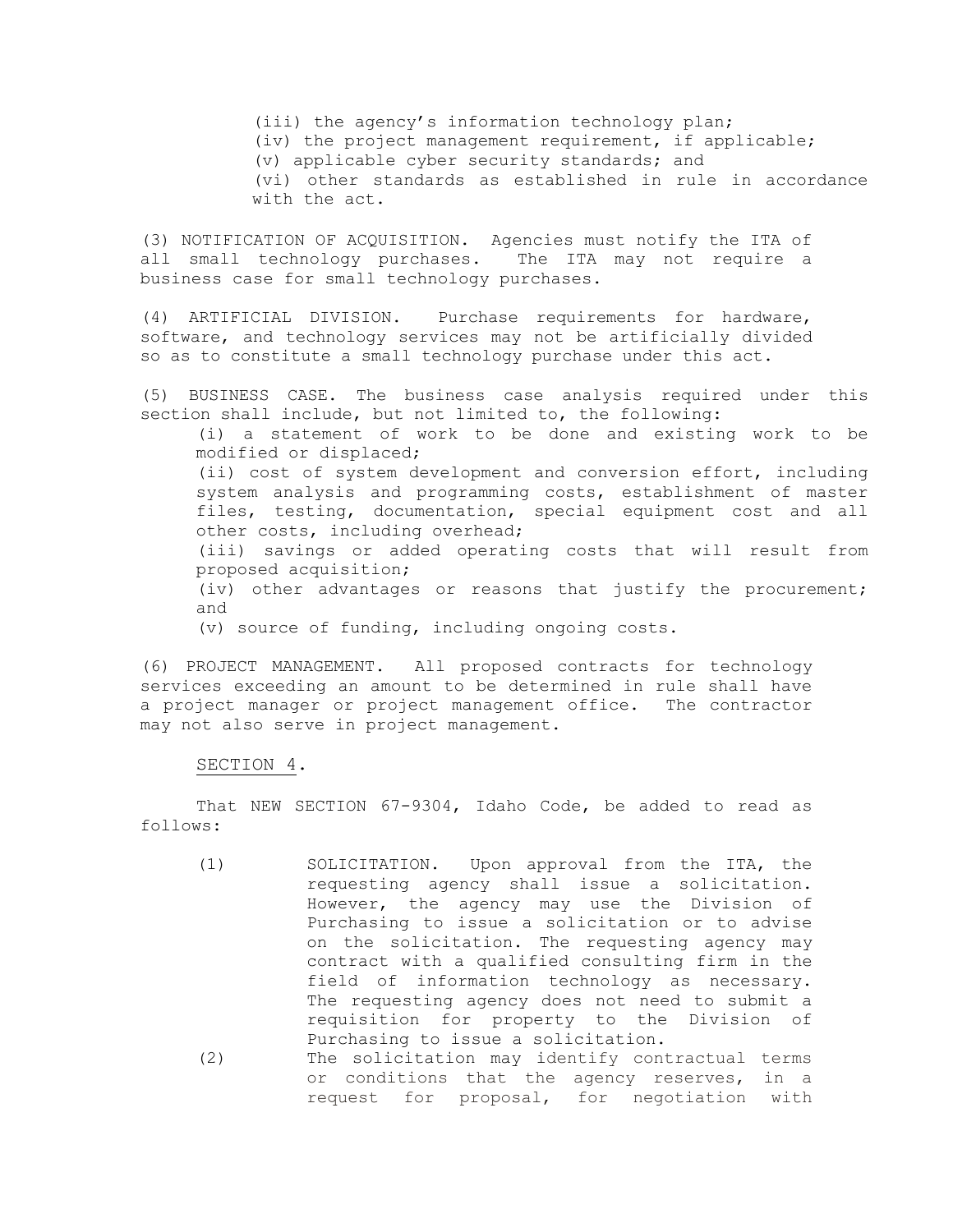bidders. The solicitation may also request that bidders propose contractual terms and conditions that relate to subject matter reasonably identified in the request for proposals.

- (3) The solicitation shall identify the manner the agency will use to award the contract, including but not limited to negotiations with the highest ranked responding vendor, competitive negotiations, a multiple-tiered competition designed to identify a class of bidders that fall within a competitive range.
- (4) As provided in the solicitation or in written addenda issued thereunder, the agency may conduct site tours, demonstrations, individual or group discussions and other informational activities with proposers before or after the opening of proposals for the purpose of clarification to ensure full understanding of, and responsiveness to, the solicitation requirements or to consider and respond to requests for modifications of the proposal requirements. The agency shall use procedures designed to accord bidders fair and equal treatment with respect to any opportunity for discussion and revision of proposals.

# SECTION 5.

That NEW SECTION 67-9305, Idaho Code, be added to read as follows:

(1) OPEN CONTRACTS. Agencies may acquire from open contracts for purchases of hardware, software and technology services.

#### SECTION 6.

That NEW SECTION 67-9306, Idaho Code, be added to read as follows:

- (1) MULTIPLE AWARDS. An agency may award a contract to two (2) or more bidders to furnish the same or similar hardware, software or technology services. When a contract has been awarded to two (2) or more bidders in accordance with this act, a state agency shall make purchases from the contractor who is the lowest responsible bidder.
- (2) PERFORMANCE BONDS. Performance bonds may not be required of a contractor for hardware, software or technology services.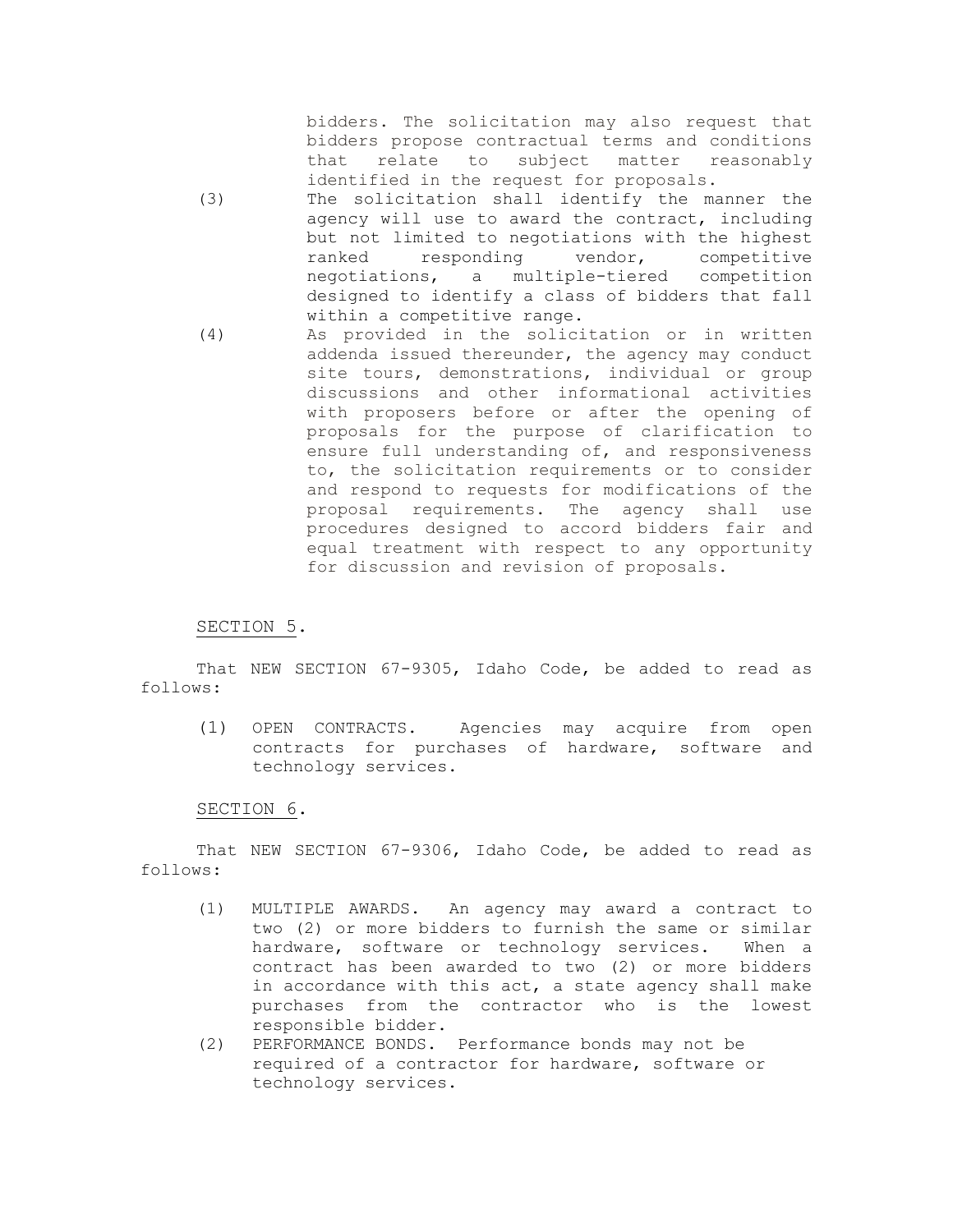(3) RULEMAKING. The Idaho Technology Authority may establish rules necessary to carry out this act.

#### SECTION 7.

That Section 67-9307, Idaho Code, be, and the same is hereby amended to read as follows:

(1) TERMS AND CONDITIONS. Information technology contracts subject to the provisions of this section shall be subject to certain terms and conditions as set forth in this act. All other terms may be negotiated. A response to a request for proposal may not be disqualified or otherwise deemed non-responsive on the basis of a request for negotiated, different or additional terms.

(2) Limitation of Liability. All contracts subject to the provisions of this section shall include a limitation on the contractor's liability to the State for damages. Except as otherwise provided in this subsection, the limitation of liability shall be for damages arising from any cause whatsoever, regardless of the form of action. Liability shall be limited to the contractor's duties as defined in the scope of the contract. The amount of liability shall be determined based on the nature of the information technology goods or services covered by the contract; however, there shall be a presumptive limitation of no more than two times the value of the contract. Limitation of liability pursuant to this subsection shall specifically include, but not be limited to, the contractor's liability for damages and any other losses relating to the loss of, unauthorized access to, or unauthorized disclosure of data.

The limitation of liability required by this subsection shall not apply to liability of the contractor for intentional or willful misconduct, damage to tangible personal property, physical injuries to persons (including death) or any other damages that cannot be limited under Idaho Code or other applicable law. Nothing in this subsection (i) limits the contractor's liability directly to third parties or (ii) affects the rights and obligations related to contribution among joint tortfeasors established by Idaho Code and other applicable law.

(3) Termination for cause. All contracts subject to the provisions of this section shall include a bilateral right of termination for cause. In addition to penalties imposed by 67- 2302, Idaho Code, both parties shall have the right to terminate for material breach, after adequate notice and reasonable opportunity to cure. A party acting in bad faith may not enforce its right to terminate granted under this subsection. Nothing in this subsection affects a party's right of action for fees or damages.